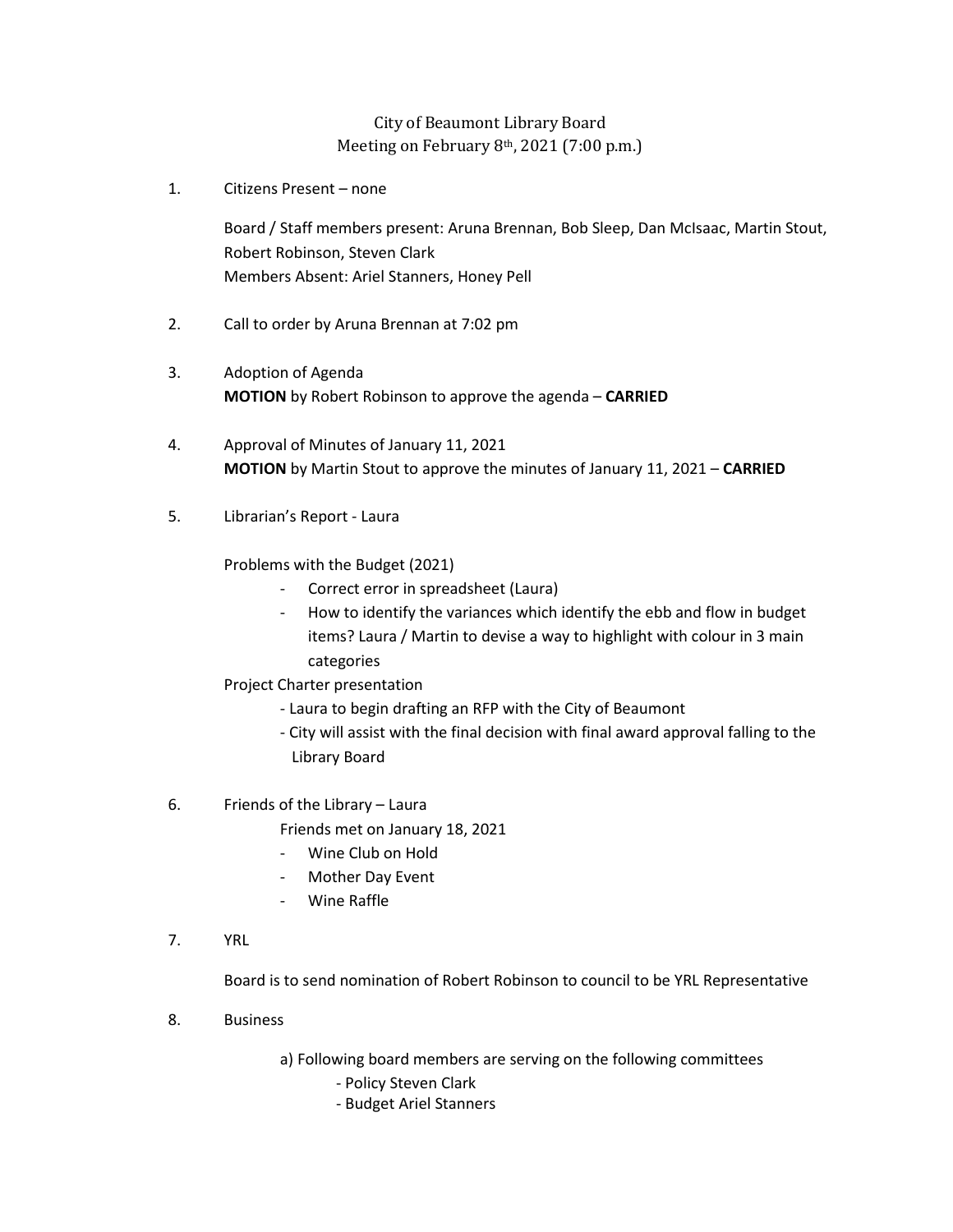- b) Organizational Review
	- Dr. Margaret Law was the only one of three firms who responded to our Request of Interest
	- Request from Board for Laura to obtain a quote from Dr. Law
	- Laura to provide a link to the presentation which Dr. Law presented at YRL conference in September 2020 to board members
	- Final decision to be carries over to next meeting.
- c) Quiet Room Sponsorship Decals
	- Laura is approach the City to contact Dream Development to go back to single window option for outside windows
- d) Library Expansion Planning
	- Funds coming from the Library Capital Reserve fund to get the project to design stage by going to RFP
	- Take an act of council to access Library Building Reserve

**MOTION** by Robert Robinson to sign Project Charter – **CARRIED**

- e) Library Bike Purchase
	- Laura presented three purchase offers for the purchase of an Electric Bike for Library from Bike Bike from Calgary

 **MOTION** by Bob Sleep to approve purchase of the Electric Bike up to a value of \$8000 - **CARRIED**

## f) Policy Updates

- A-01 Human Resource Management Policy There are a few issues with this policy which need to be addressed because of the major overhaul of this policy. Laura will address these issues and provide the Board with an updated Policy with indicated changes Laura will check with HR at the City of Beaumont re potential changes to performance evaluation cycle to align with employee anniversary dates and report back to the Board.
- A-02 Employee Training and Development Laura will make change in 4.1 from Library Manager and Employee to all Employees Change to Schedule A: Training and Development Request Form Travel ( Reimbursed as per A-03 )

**MOTION** is made by Martin Stout Policy is approved with the above change – **CARRIED**